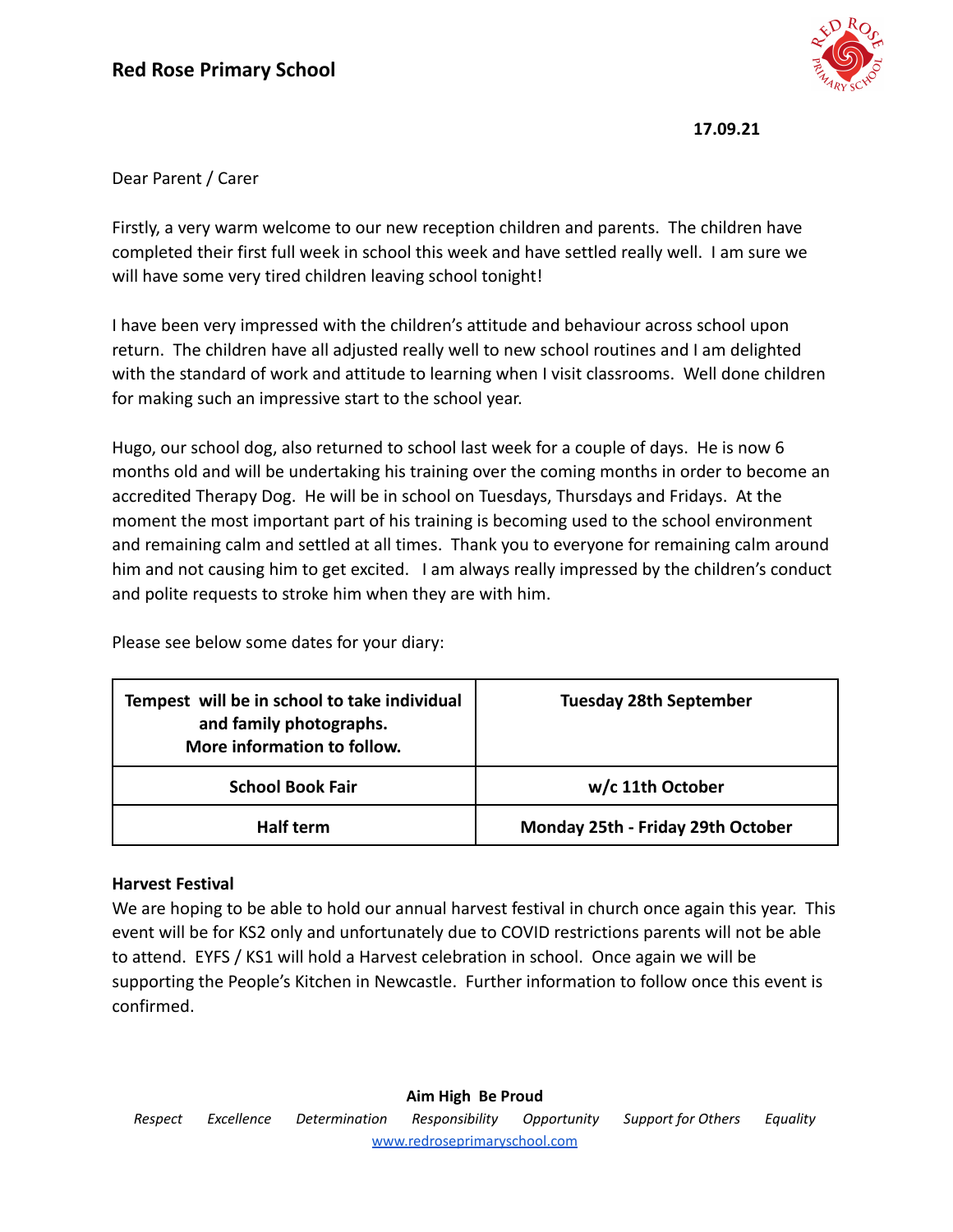

## **Floppy Phonics**

Over the summer we have purchased a new phonics scheme called Floppy Phonics that works alongside our Oxford Reading Tree reading scheme. Further information will be sent out in the coming weeks on how this will work and how parents can use the materials and online subscription to support their child at home.

# **Basic Skills Quality Mark**

We are delighted to announce that we have successfully been reaccredited with the Basic Skills Quality Mark Award. Tribal's Quality Mark is an internationally acknowledged accreditation supporting and recognising improving standards in the provision, practice and performance of English and Mathematics, and providing evidence of high-quality education. Following a rigorous process concluding in a half day assessment last week, we are delighted to be one of the first schools in Durham to achieve accreditation. Many thanks to our English lead, Miss Herbert and Maths lead, Mr Oliver Elliott for all their work in preparing for the assessment and for all the hard work from staff and pupils - keep up the great work!

#### **After school clubs**

It has been lovely to see school getting back to 'normal' over the last few weeks although it has taken a little readjusting to as I think we had all forgotten what it was like pre-pandemic.

From Monday we will be reintroducing whole school assemblies for Years 1 - 6 with EYFS joining later in the year. After school clubs are also resuming. There is a limit to what staff and coaches are able to offer but we have tried our best to offer a range of activities across school. Clubs will run for a 5 week period and our offer will then be reviewed and reallocated. You should have received a message from the office today about the clubs your child is eligible to join. After school clubs are offered from y1 - y6 with EYFS joining the provision in the summer term. Clubs are allocated on a first come, first served basis and are charged at £12.50 per 5 week block. Pupils entitled to Pupil premium funding are not required to pay.

**Pupil premium Funding:** This is funding allocated to school for pupils who are either:

- eligible for a free school meal or have been at some point in the last 6 years. Your child may be able to get free school meals if you get any of the following:
	- Income Support
	- income-based Jobseeker's Allowance
	- income-related Employment and Support Allowance
	- support under Part VI of the Immigration and Asylum Act 1999

#### **Aim High Be Proud**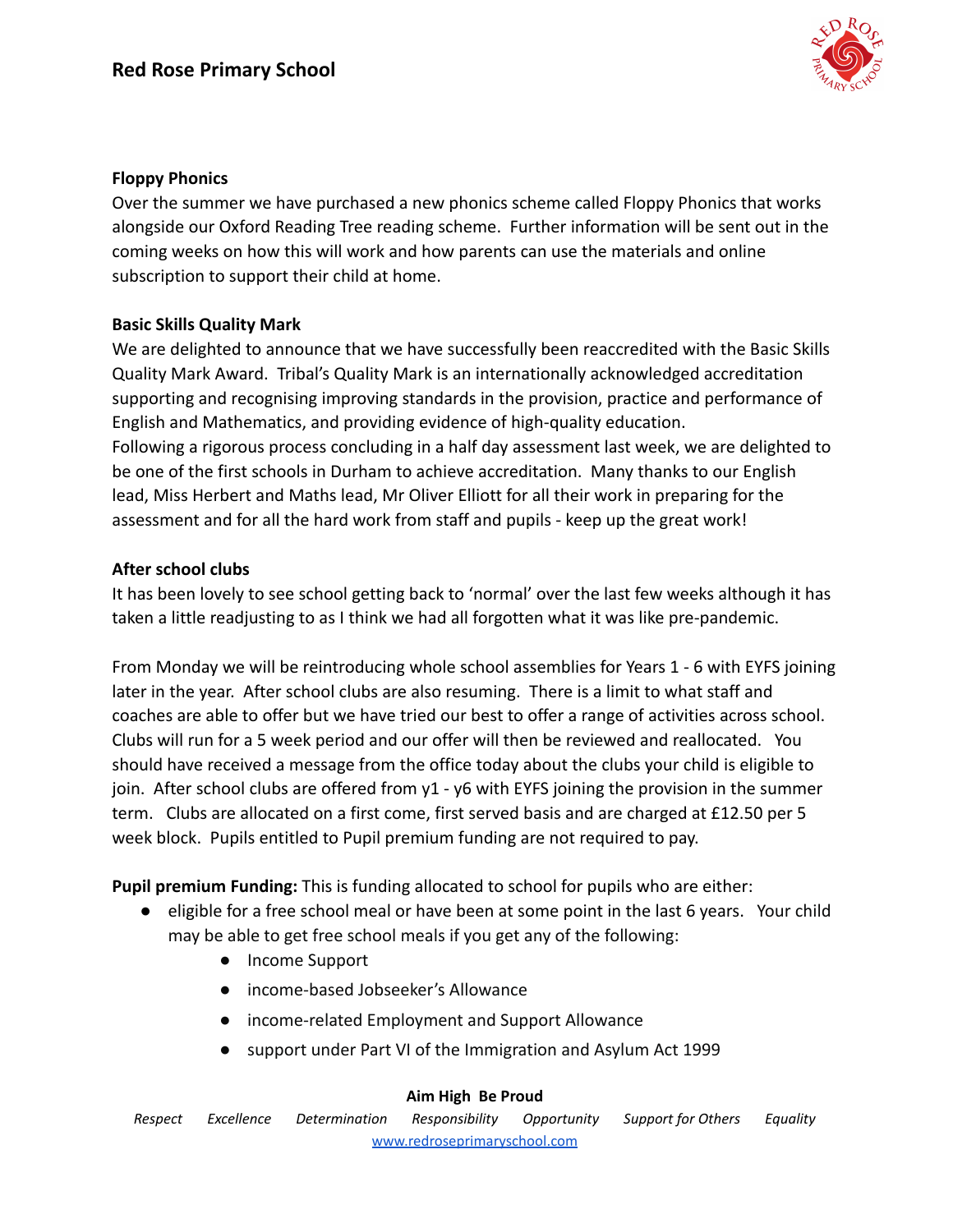

- the guaranteed element of Pension Credit
- Child Tax Credit (provided you're not also entitled to Working Tax Credit and have an annual gross income of no more than £16,190)
- Working Tax Credit run-on paid for 4 weeks after you stop qualifying for Working Tax Credit
- Universal Credit if you apply on or after 1 April 2018 your household income must be less than £7,400 a year (after tax and not including any benefits you get)
- has previously been looked after by the local authority
- is currently in the care of the local authority.

Range of after school clubs:

| <b>Monday</b>   | Multi-skills - A&E coaching (Year 2)<br>Mindfulness - Mrs Appleby (KS2)                                                                                                     |
|-----------------|-----------------------------------------------------------------------------------------------------------------------------------------------------------------------------|
| <b>Tuesday</b>  | Drama / singing - Miss Smith & Miss Fowler (KS2)<br>Art Club - Ms Kendall & Mrs Hill (KS1)<br>Board games - Mrs McCrea - KS2<br>Girls Football training - Miss Johnson (Y6) |
| <b>Thursday</b> | Multi-skills - NUFC (Y4-5)<br>Football - Y6<br>Book in a box - Mrs Laws - KS2                                                                                               |
| Friday          | Commando Joe - Jak & Mrs Jennings - Year 3                                                                                                                                  |

# **Book in a box**

Create a scene from a favourite book in a shoe box. Children will need to bring in a shoe box.

# **Mindfulness**

Relaxation activities

# **PCR testing & self isolation rules**

Adults who are fully vaccinated or pupils under the age of 18 years old will no longer be required to self-isolate if they are contacted by [NHS Test and Trace](https://www.nhs.uk/conditions/coronavirus-covid-19/testing/test-results/) as a close contact of a positive COVID-19 case.

#### **Aim High Be Proud**